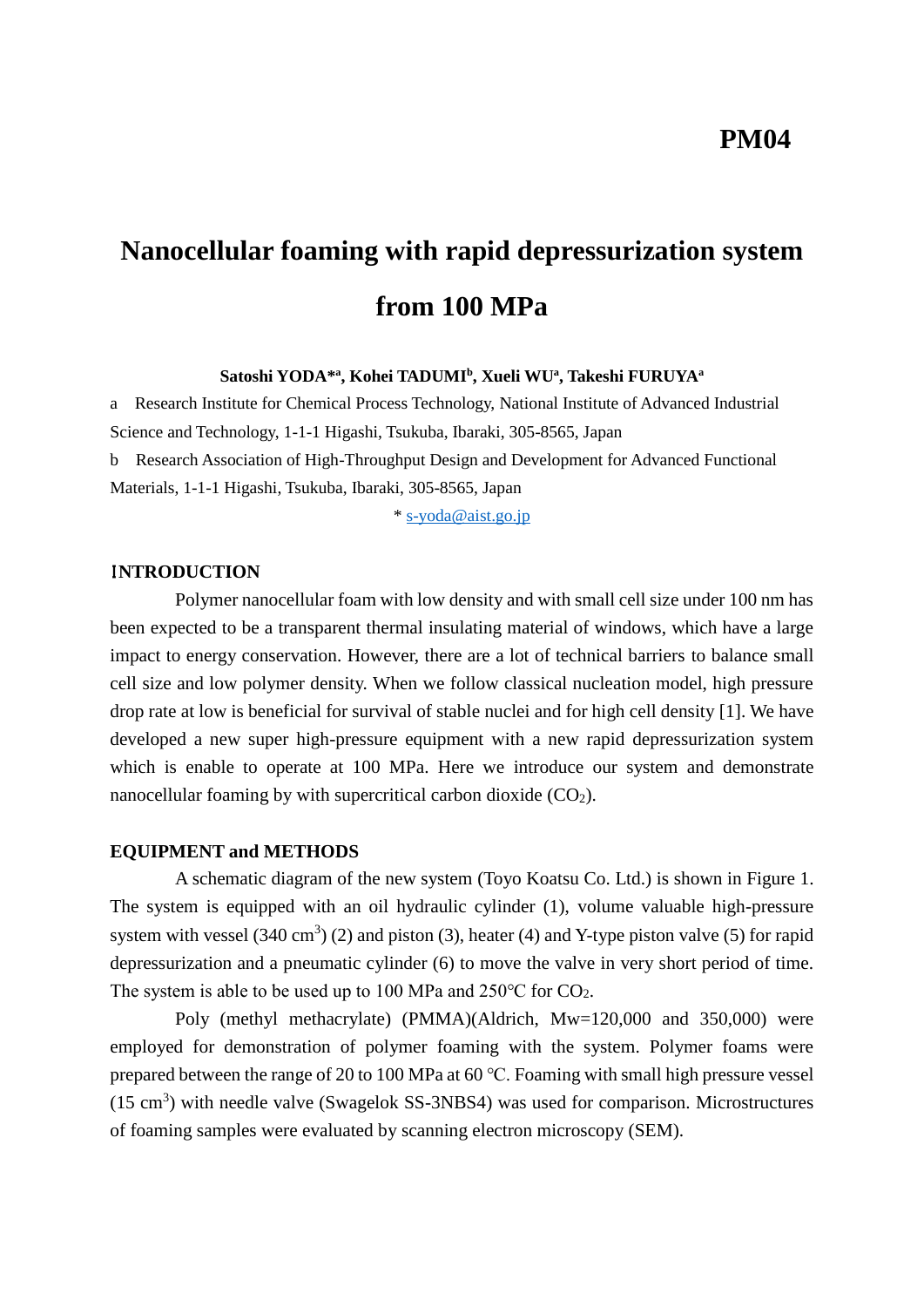

**Figure 1 Schematic diagram of the high-pressure systems**

### **RESULTS**

Figure 2 shows a measured value of depressurization rate of the system. That rate on the small vessel with needle valve from 40 MPa is shown as a reference. The depressurizaion rate was confirmed to be large even though the system has a large volume of the vessel. The rate came up to 950 MPa/s at 100 MPa..



**Figure 2 Pressure profiles of the vessel when the Y-type valve is opened.**

Table 1 shows results for PMMA foaming with this system at 60℃ from 40-100MPa.